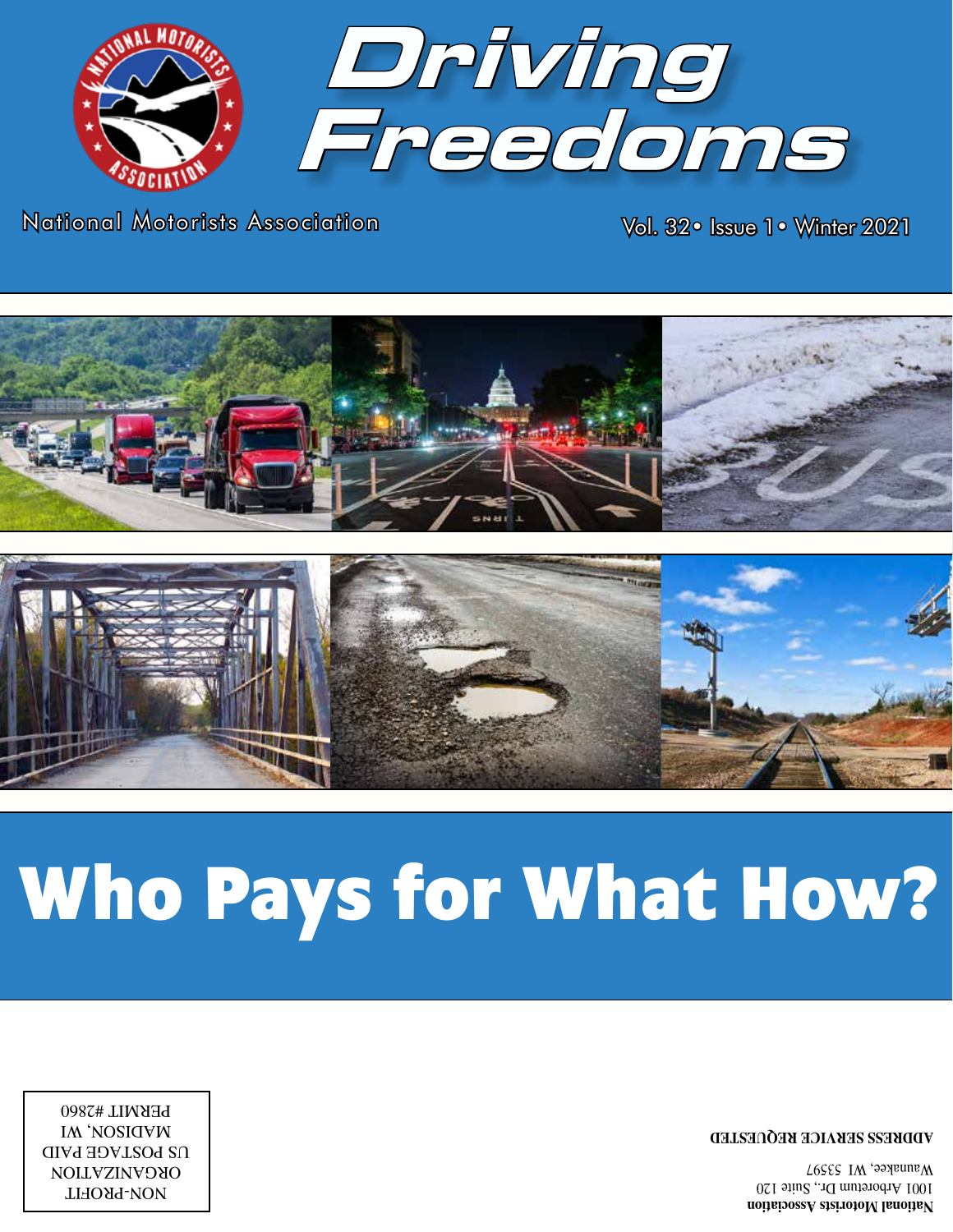

# Vol. 32 Issue 1

| Proposed NMA Research Projects4     |  |
|-------------------------------------|--|
|                                     |  |
| DOT Nominee Pete Buttigieg8         |  |
|                                     |  |
|                                     |  |
| If You Bought it, Do you Own it?10  |  |
|                                     |  |
|                                     |  |
| Member Website Log-in Information13 |  |
|                                     |  |

# **Editorial Staff**

| Managing Editor Shelia Dunn |  |
|-----------------------------|--|
|                             |  |
| Editor-at-LargeBill Jordan  |  |

# **NMA Board of Directors**

| Chair/PresidentGary Biller |  |
|----------------------------|--|
| Vice ChairJosh McKay       |  |
|                            |  |
|                            |  |
|                            |  |
|                            |  |
| DirectorChris DiPrima      |  |
| DirectorStephen Donaldson  |  |
| DirectorCasey Raskob       |  |

The National Motorists Association is a non-profit organization dedicated to finding innovative to improve and protect the interests of North American motorists.

*Renew your NMA membership now to avoid any lapse.*

#### Copyright © 2021 by the National Motorists Association. All rights reserved.

Driving Freedoms (permit #0716556-KWP) is the official publication of the National Motorists Association, Inc. *Driving Freedoms* is published quarterly by the National Motorists Association, 1001 Arboretum Dr., Sutie 120, Waunakee, WI 53597.(608/849-6000) Email: nma@motorists. org. Web site: www.motorists.org. Annual membership in the National Motorists Association includes a subscription to Driving Freedoms.



# THE DIRECTORS BY GARY BILLER, PRESIDENT, NMA

The 2020 merger of the NMA and NMA Foundation into a single nonprofit organization under the National Motorists Association banner also means a coming together of the two sets of directors into one managing Board. No doubt you have heard the names of many previously, but these short bios may provide some surprises for you.

I would be remiss for not thanking Steve Carrellas for his tenure as chair of the NMA Foundation Board for many years. Shortly after the current NMA Board was formed, Steve stepped aside from his formal duties. He continues as our active New Jersey Government and Public Affairs Director. The Board recognized Steve's contributions with a lifetime achievement award.

The serving directors of the National Motorists Association Board:

# **Gary Biller, Chair of the Board, President/CEO**

I joined the staff of the NMA in July 2009 as executive director and succeeded founder Jim Baxter as president in January 2012. I have a B.S. in Electrical Engineering from Columbia University and spent 25 years as an engineer in the power generation industry. When the opportunity presented itself to switch gears and take on an advocacy role for drivers with the Waunakee-based NMA, I jumped at the challenge.

# **Josh McKay, Vice Chair of the Board**

Josh lives in Suwanee, Georgia, and has been with the NMA since

2000. Josh earned an M.B.A. from Georgia State University and a B.S. in Electrical Engineering from Auburn University. He is the founder of The Test Experts, a preparatory consultant for students taking the ACT/SAT/GMAT/GRE tests.

**1**

# **Eric Berg, M.D., Treasurer**

Eric has been a member of NMA and its predecessor organization since April 1982. He is a 31-year retired Army officer and a two-war veteran. As a federal forensic pathologist medical examiner, he investigates blunt force trauma deaths resulting from all means of transportation (spacecraft, aircraft, motor vehicles, boats, and cycles) along with pedestrian fatalities. Among his recreational activities is track racing Porsches. Eric lives in Clarksville, Tennessee.

# **Aarne Frobom, Secretary**

Aarne is a life member of NMA and has worked in highway planning for 45 years. He is a policy analyst specializing in road user fees, transportation funding and economics, and traffic law. He has a master's degree in Public Administration from Michigan State University and lives in Haslett, Michigan. Aarne's garage holds eight bicycles and a 1961 Lincoln. He was attracted to NMA out of outrage over the 55-mph speed limit in the 1980s, feeling that it marked the point where the government started trying to slow down the economy rather than improve it.

*(continued on Page 3)*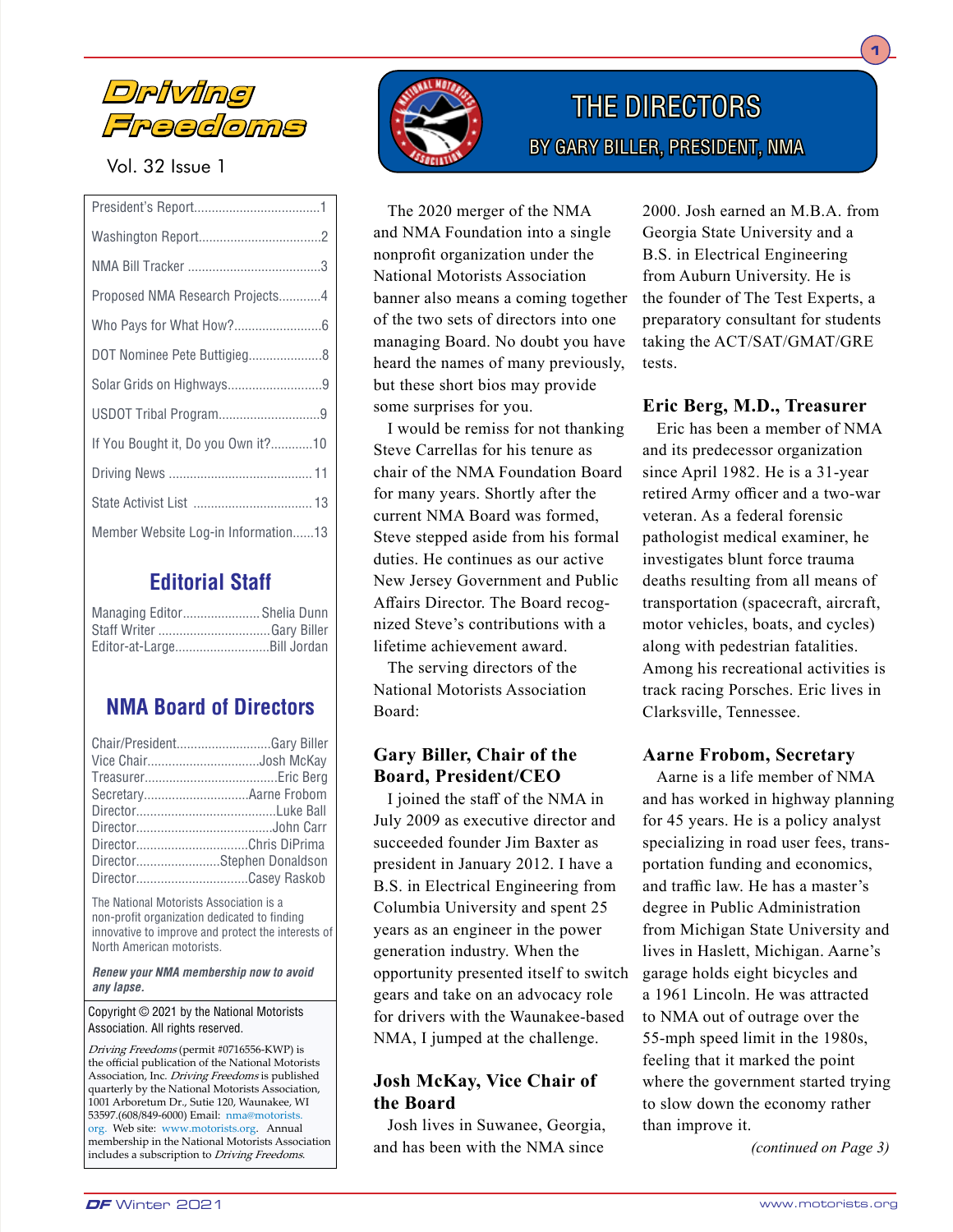

# NMA WASHINGTON REPORT BY ROBERT TALLEY, NMA LOBBYIST

A new administration and a new Congress always bring fresh hope for opportunities and a concern for different challenges. For the membership of the National Motorists Association, we see both on the horizon.

Prospectively, there are indications the Biden administration will be more receptive to addressing longstanding concerns with federal and state civil asset forfeiture policies. While Biden was the original sponsor of the law that enabled civil forfeiture in 1984, he has publicly renounced numerous law enforcement initiatives he supported in the past. Civil asset forfeiture seems like a great candidate for action.

Over the past four years, the Trump administration's Department of Justice has strongly supported asset forfeiture as a powerful law enforcement tool for disrupting and dismantling criminal enterprises. An incoming Biden administration may view this issue differently, empowering the NMA to join with others to secure legislation to successfully reform this policy.

Of more concern, we anticipate that the incoming Biden administration will focus federal transportation spending on priorities that de-emphasize the driving public's needs and desires. Mass-transit, biking, and pedestrian spending will receive outsized funding relative to the needs of motorists. We have seen these priorities in programs like Vision Zero, Complete Streets Programs, and federal traffic calming measures. We also anticipate that the House

of Representatives will continue to focus on problematic transportation issues. In 2020, the House passed partisan legislation to authorize highway and transit programs for five years. Significant differences between House and Senate proposals required Congressional leaders to punt the issues to 2021.

For NMA supporters, there are several issues we expect the House will pursue in 2021 that will require our attention. Notably, the House has endorsed requiring states and local governments to use a "safe systems approach" to set speed limits instead of the current 85th percentile speed limit policy. The safe system approach is a holistic assessment of speed limits based on subjective criteria, which can have the consequence of arbitrarily reducing speed limits. As speed limit manipulation becomes increasingly arbitrary, predatory revenue opportunities through speed trap ticketing are enhanced.

We also expect the House will pursue enhanced federal support for police enforcement, including creating new grant programs for highway enforcement campaigns focused on distracted driving and violations of 'move over laws.' We anticipate efforts to double the number of federally funded enforcement campaigns from three to six a year and to require drunk driving campaigns like sobriety checkpoints to occur twice per year.

President Biden has signaled his interest in early action on infrastructure investment to stimulate the economy. Transportation infrastructure is expected to be at the center of this

initiative. This debate will allow the NMA the opportunity to not only push back on proposed policies inimical to the driving public but also to seek proactive practices that will improve federal transportation policy.

Among the NMA's proactive agenda items is the DETER Act's passage, a bill to eliminate the use of ticket quotas in federal traffic enforcement grant programs. Nearly half of the states have recognized that law enforcement ticket quotas are flawed and have banned the use. Despite this, the US Department of Transportation issues grants to law enforcement based in part on a performance metric—the number of tickets per work hour funded by the grant. Having the federal government use taxpayer money to incentivize the police to write tickets rather than promoting safety through education is an insult to motorists. Reform is needed to prohibit this performance measure.

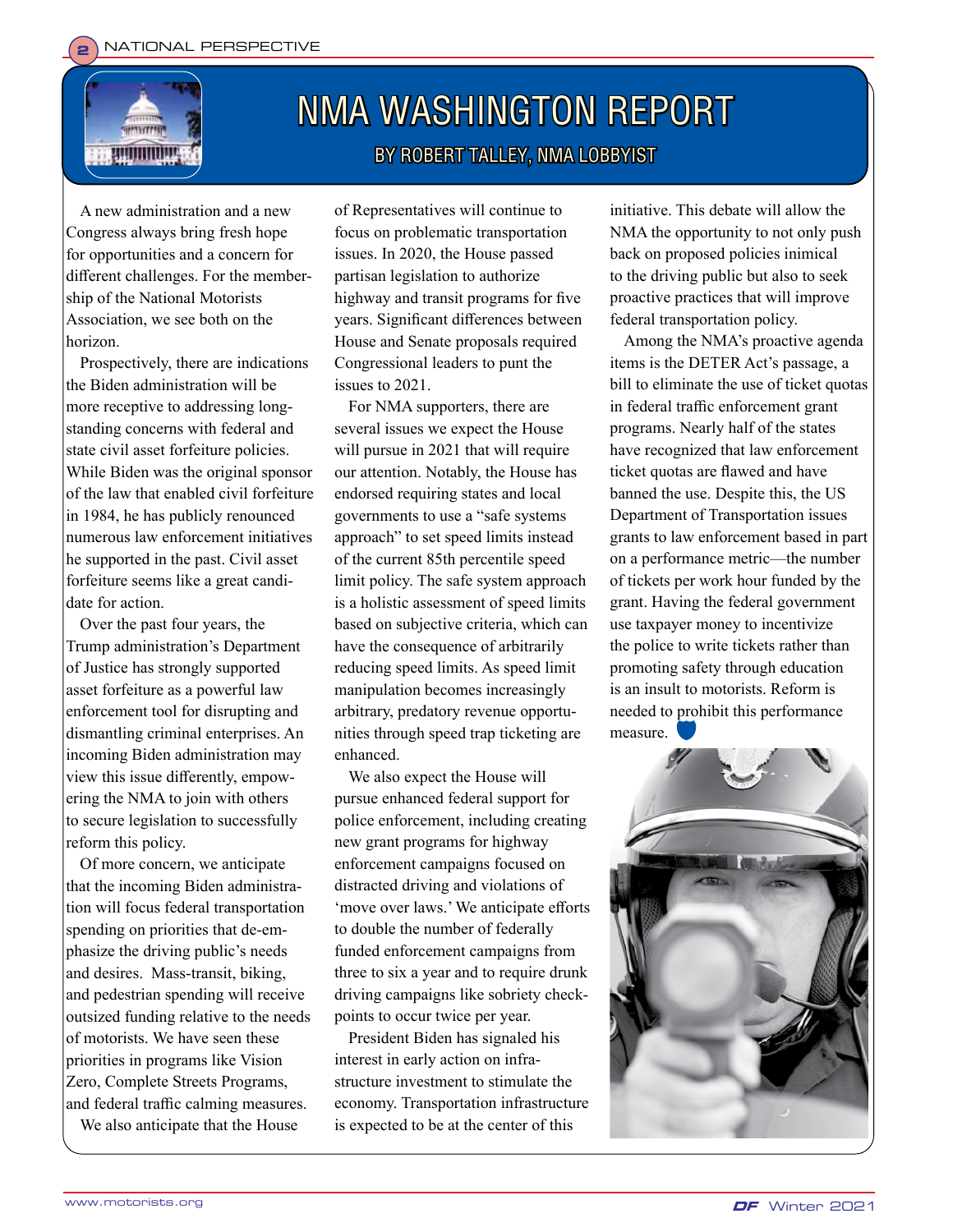

#### *(continued from Page 1)*

# **Luke Ball**

Luke joined the NMA after reading about the organization in *Car and Driver* magazine in the 1980s when it was Citizens for Rational Traffic Laws (CRTL) targeting the repeal of the 55 mph national maximum speed limit. He was the NMA's Texas State Chapter Coordinator for many years and now serves as a volunteer activist in the state. Luke is a retired air traffic controller and was a union rep for most of his career.

# **John Carr**

John, a resident of Lincoln, Massachusetts, is an NMA life member, having joined the organization in 1995. He is a software engineer interested in laws and policies related to motor vehicles and traffic control and how they fail when they serve real drivers and real government officials. He also likes to debunk anti-driver propaganda.

# **Chris DiPrima**

Chris is an NMA member living in San Francisco, California. He holds a B.A. in Political Science from American University and a Master of City Planning with a transportation concentration from the University of Pennsylvania. As a motorist and a trained transportation planner, Chris is passionate about ensuring a balance between transportation and its surrounding land uses, ensuring equitable access to automobility for all those who seek it, and viable options for those who do not.

# **Steve Donaldson**

Steve Donaldson of Trilby, Florida, has been an NMA member for over 30 years. Although his job as a transportation logistics specialist takes up much of his free time, Steve is an active director engaged in many critical issues such as photo enforcement and speed limit policies. Steve previously served as treasurer of the NMA Foundation Board.

# **Casey Raskob**

Casey Raskob, a traffic attorney in the New York City metro area, has been a member of the NMA since the mid-1980s. Casey is an original member of the NMA Foundation Board, serving as its inaugural chairman. His knowledge of traffic law and experience with the courts provides valuable guidance to the NMA.

# **NMA's Bill Tracker for 2021**

The National Office launched the **NMA Bill/Regulation Tracker** in 2018 with your cash gifts. Following federal and state legislation affecting motorists with this NMA-specific tool has been informative for us, and we trust for you too. We encourage you to check it out at https://www.motorists.org/bill-regulation-tracker/, particularly with many states starting new 2021 legislative sessions and introducing bills of importance for motorists.

The **Bill Tracker** table can be sorted by any column and filtered by state or by particular motorist issues. If you click on a row in the table, an information page will appear for that particular bill. We also have a link marked in red on each individual page that goes straight to the content of the bill along with all the details such as bill sponsors and the legislative timeline.

If you hear of a motorist-related bill in your own state, please send the details to nma@motorists.org so that we can evaluate it for the **NMA Bill Tracker**. Thank you for your support of motorists' rights in your state!

# **Do You Follow the NMA on Social Media?**

Check us out on Twitter: @motorists @motoristnews @speedtrapx Follow us on Facebook: http://www.facebook.com/motorists/ and LinkedIn: https://www.linkedin.com/company/national-motorists-association/ and definitely take a look at our Pinterest Boards: https://www.pinterest.com/ drivingfreedoms/. Thank you for your support!

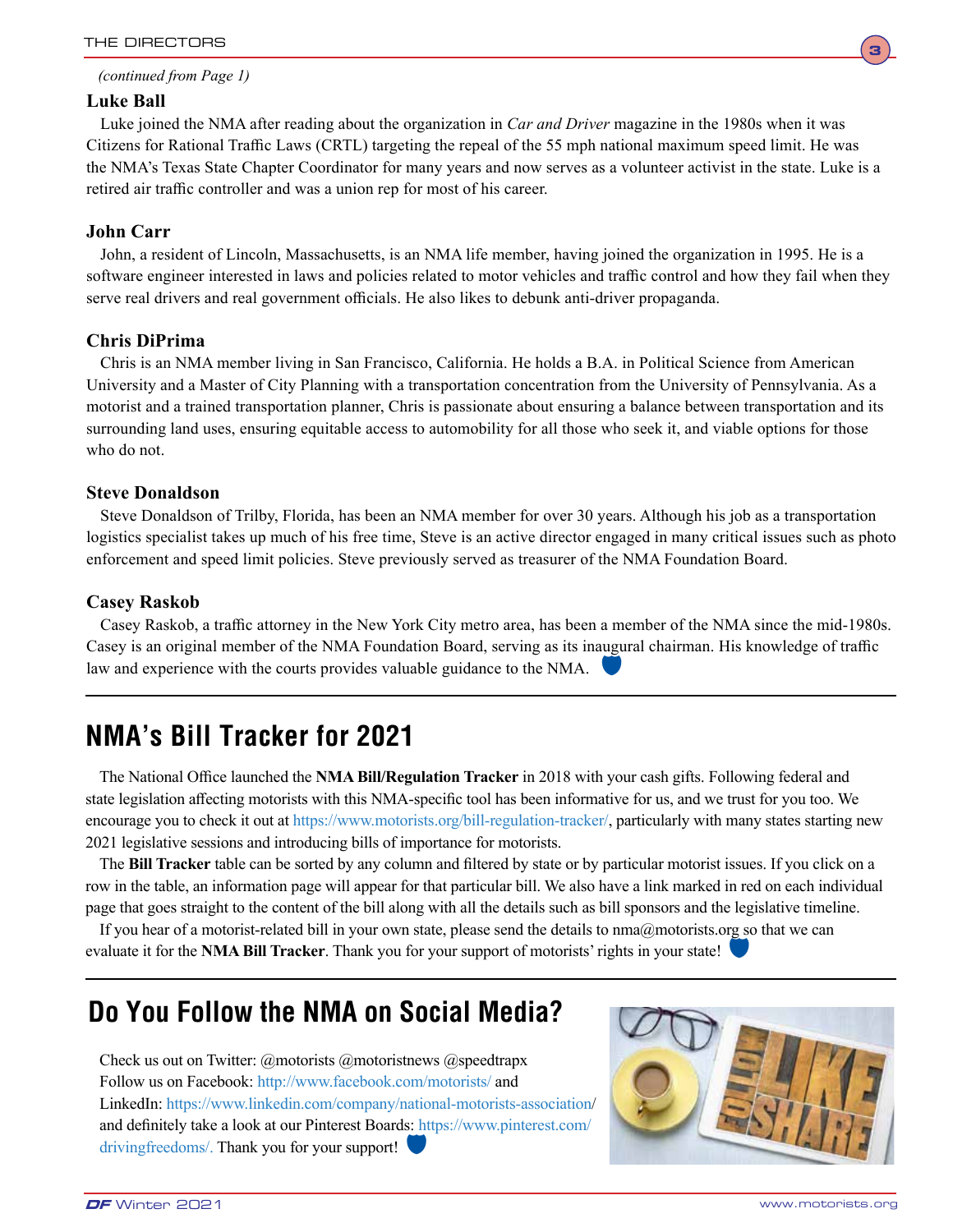**4**

# **Proposed NMA Research Projects – Survey Results**

There is a shortage of accurate and meaningful studies specific to driving. Look no further than reports from the Insurance Institute for Highway Safety (IIHS). Among its publications are such titles as, "Speed limit increases are tied to 37,000 deaths over 25 years," and "Lowering the speed limit from 30 to 25 mph in Boston." These studies are examples of questionable methods, interpretation, and extrapolation to promote preconceived notions such as "speed kills." The IIHS's bias is in favor of its funding partners, all of which are auto insurers.

Motorists are better served by transparent research that gets to the heart of issues faced every day on the nation's roads. True to its nonprofit charter, the NMA is developing a data-driven research and analysis capability to fill that void.

We asked Fall 2020 campaign respondents to rank four research ideas in order of importance, and to offer additional project ideas where the findings could better inform policymakers from the driver's perspective. Dozens provided input, and we are pleased to share the results with you.

Each of the projects was ranked 1 (most important) to 4 (least important). There was little surprise when the project with "speed limits," the founding issue of the NMA, in its title was the top choice. The project ideas here include the average ranking by voters.

While prioritization is important, our goal is to tackle each of these projects and more over time. We are already considering amending the top-ranked project to include the influence of photo enforcement along with restrictive speed limits on drivers.

**Effect of Arbitrarily Lowered Speed Limits on Driver Behavior and Traffic Safety** -- Average Ranking Score of 1.56



Gather speed distribution data before and after city speed limits have been lowered by fiat, rather than by engineered safety standards. Do the same with accident/fatality information. Case in point: Boston dropped limits from 30 to 25 mph a couple of years ago. Although the data showed the average and 85th percentile speeds changed nary an iota, the IIHS falsely claimed drivers slowed down simply because the speed limit changed

# **True Cost to Taxpayers of Vision Zero Programs and the Effect on Road User Safety** -- Average Ranking Score of 2.17



Perform a cost-benefit analysis of Vision Zero implementation. Determine the cost to taxpayers (and drivers) and compare it to the safety gains for cities that have annual VZ budgets of \$10 million or more.

*(continued on Page 5)*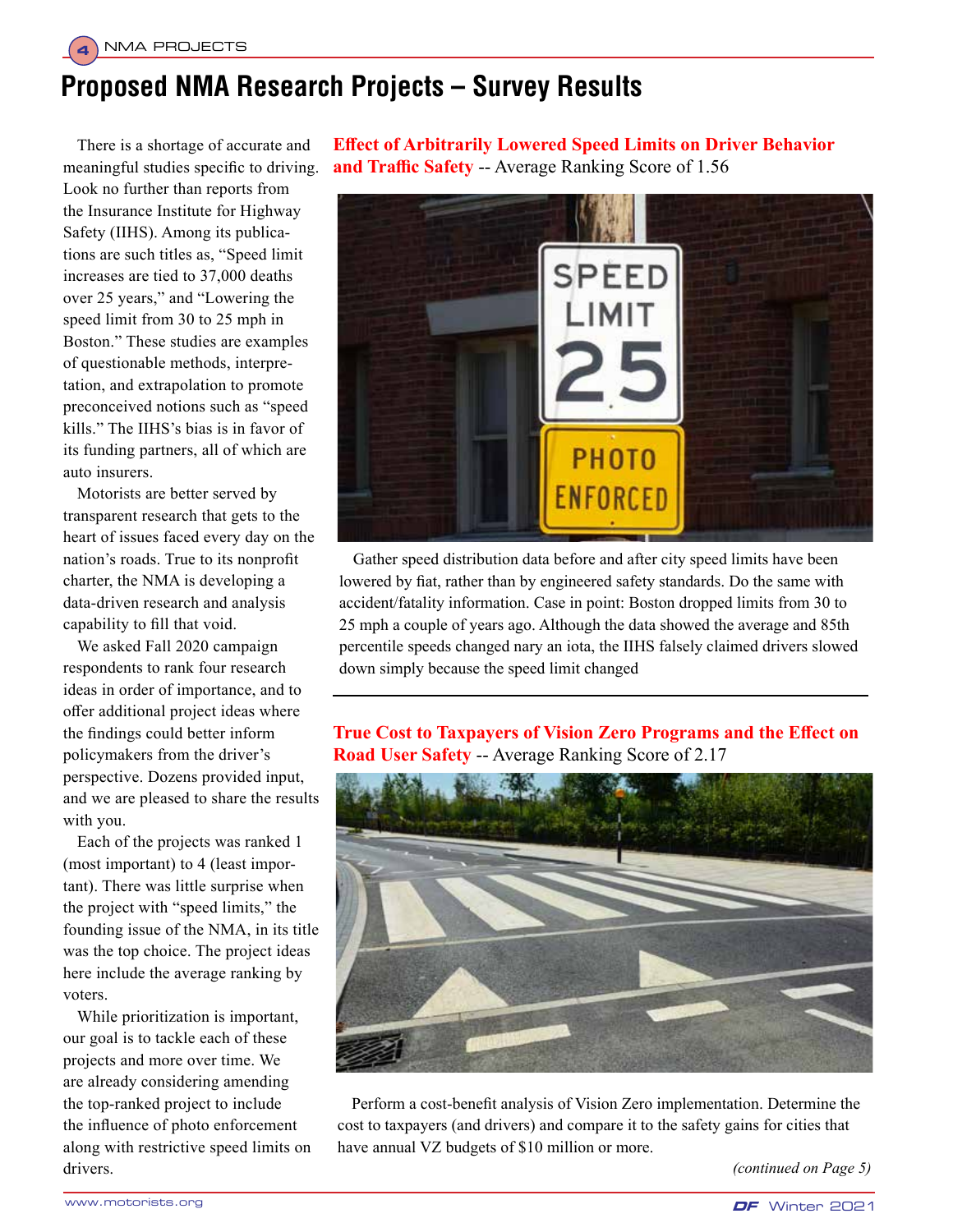*(continued from Page 4)*

# **Statistical Accuracy of Traffic Accident Reports** -- Average Ranking Score of 2.95



Investigate whether accident data are collected in a manner that leads to misleading or disingenuous inferences. Accident reports (and citations) at the scene generally have a check-off list of issues that may have contributed to an accident, like weather conditions and speed. Because this method─the choices and limitation of associated factors─can result in doubtful, disingenuous, and simplistic interpretations. Assigning causality requires a careful and complete forensic analysis of numerous relevant elements, particularly when the reporting to NHTSA directly affects national traffic safety policy decisions.

# **Environmental Impact of the Use of Stop Signs Rather than Yield Signs** -- Average Ranking Score of 3.17



Determine the cost of fuel wasted resulting from full stops in comparison to yield-slowdowns at intersections without visibility limitations. Think of how many times each day drivers stop or slow down and speed back up at a lightly traveled intersection. Multiply that by millions of drivers daily and you get a sense of wasted resources. An added bonus: While environmentalists often see motorists as the enemy, this project could convert them into allies for alleviating some driving restrictions.

We received several excellent write-in research ideas with the ballots. Among the many intriguing suggestions:

**5**

• Explore the effect on traffic accidents of the lack of lane discipline/courtesy

• Develop an NMA report card on motorist issues for members of Congress

• Are Battery Electric Vehicles (BEV) better environmentally than those with internal combustion engines? What will we do with the used batteries?

• Determine the effect of auto manufacturer ads that demonstrate safety technology such as out-of-lane warnings and automatic braking, in addition to other technology-based distractions that keep drivers' eyes off the road.

• Investigate the leading causes of distracted-driver accidents, e.g., alcohol, texting, other phone use, anger, in-cabin control systems.

• Determine the statistical safety impact of the 0.08 BAC (blood alcohol content) standard vs. the previous limit of 0.10. Also determine the accuracy of roadside BAC checks.

As expected, research ideas outnumber the resources of the NMA's growing capabilities. Thanks to contributions received from supporters during the Fall 2020 fundraising campaign, plans are underway to fund the top ranked project, *Effect of arbitrarily lowered speed limits on driver behavior and traffic safety.*

The critical motorist issues of the time will most often dictate which projects we will take on. Keep sending us your recommendations─by email at NMA@motorists.org or by postal service to 1001 Arboretum Dr, Suite 120, Waunakee, WI 53597. An ever-expanding to-do list is a great motivator.

Your cash gifts, which can provide you with tangible tax benefits because of the NMA's 501(c)(3) nonprofit status, directed toward our research efforts are also welcome. There is much work to counteract misleading, if not downright false, claims in other industry studies. Leaving such information unchallenged can only encourage the continued mistreatment of drivers and their rights.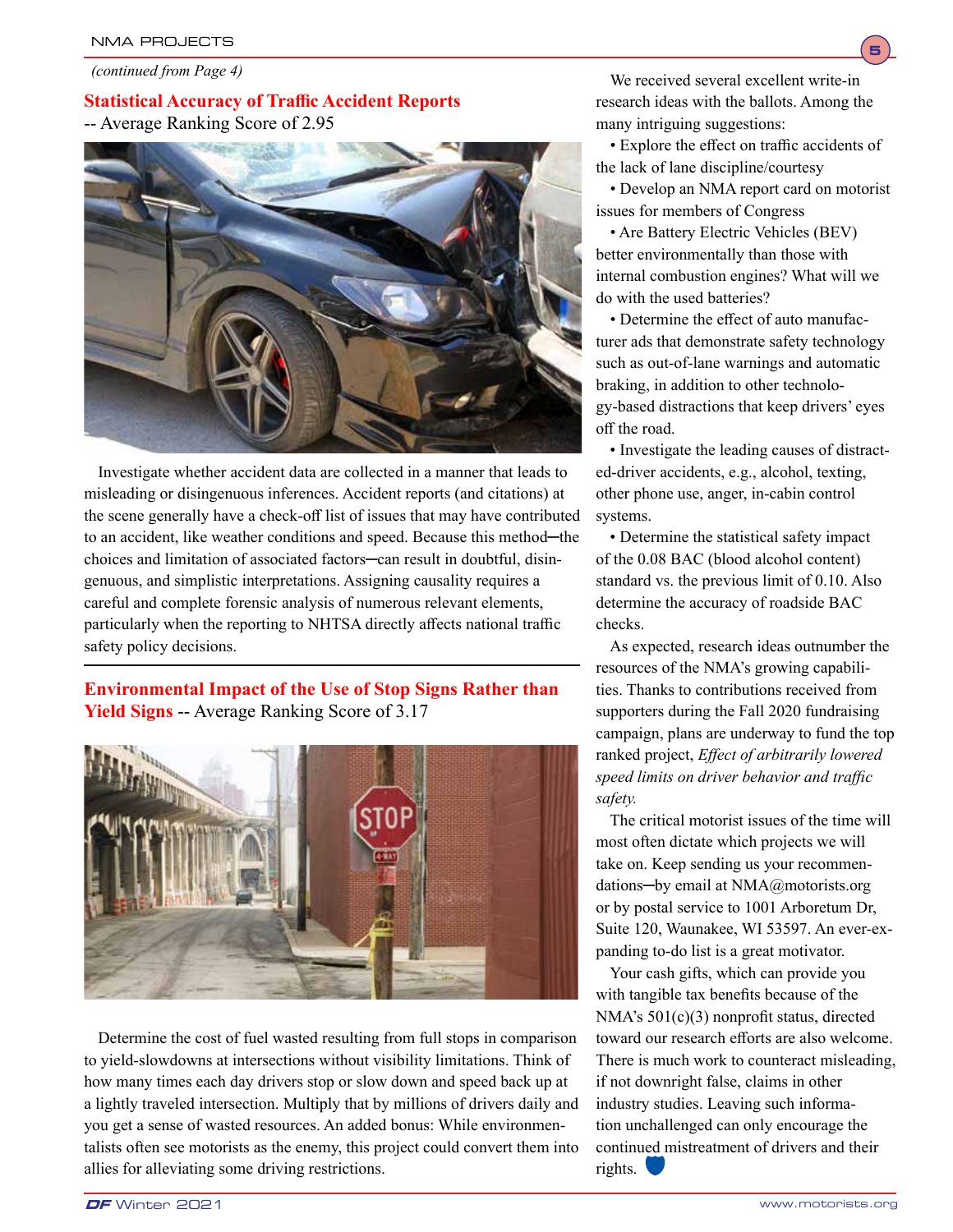**6**

# **Who Pays for What How?**

A reckoning is coming to America, and it has nothing to do with politics. Okay, maybe it does, but not in the way you think. A bridge or a street or a highway could not care less how it's maintained or fixed. They will tumble and crumble whether we like it or not if no one has the political will to fix them.

Behind the ongoing issues with the pandemic, the slow-moving crisis of crumbling infrastructure is upon us. Washington doesn't want to pay to maintain roads, and no one understands why it costs so much to do so. The pandemic is a public health crisis, but since fewer people are traveling and contributing to the Highway Trust Fund through the gas tax, the situation extends to infrastructure funding. The statistics are alarming.

According to USA Today, before COVID-19, motorists drove 8.8 billion miles every day; the railroad system carried 85,000 passengers and 5 million tons of freight. According to the Federal Highway Administration,

as the pandemic emerged full force in April, driving decreased by 40 percent. The number of miles traveled continues to be much lower than last year. Less road travel means fewer taxes paid at the pump.

Federal highway expenditures have exceeded revenues for over a decade, according to the Congressional Budget Office. From 2008 through 2019, the Highway Trust Fund (HTF) exceeded its revenues by a total of \$127 million. The HTF comprises two accounts: the highway account, which funds construction of highways and highway safety programs, and mass transit

According to current CBO baseline objections projections, the HTF will expire and be exhausted in 2021. The pandemic crisis has accelerated the problem, and future federal highway funding is in jeopardy.

Transportation infrastructure remains vital to the health of the US economy. It is the engine that keeps us productive, moving, and our goods flowing. America's network of roads

has always been thought of as a singular achievement. Still, due to years of neglect and rising construction costs, that accomplishment has seen better days.

Nationwide, 21.8 percent of roads are in poor condition. Many of us know where all the bumps and potholes are where we live. In many states, though, roads and bridges are downright terrible. The country's rail system might even be worse. For every 100 miles of train track, there have been 4.8 derailments from 2015 to 2019. The most common causes are broken rails or welds.

Due to harsh winters, states in the Midwest and the Northeast have a freezing cycle that accelerates deterioration. Major truck routes and traffic congestion in urban cores contribute to significant roadway wear and tear.

For example, according to a recent 24/7 Wall Street index, the state of New Jersey has the distinction of having the worst transportation infrastructure in the country with:

*(continued on Page 7)*

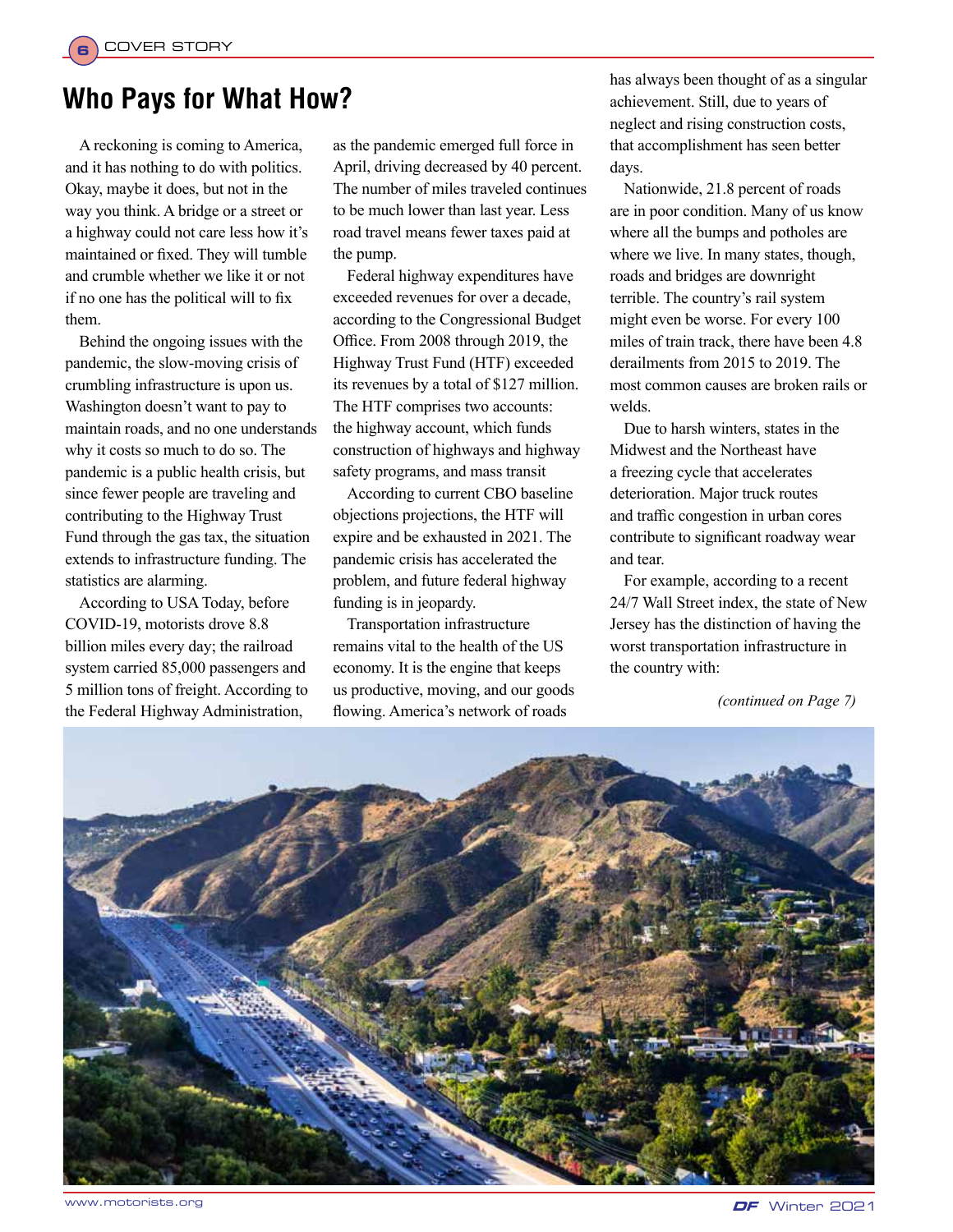#### *(continued from Page 6)*



• 37.2 percent of its roadways are in poor condition, sixth-worst in the country.

• 8.1 percent of its bridges are structurally deficient, second worst. • 104 train derailments–10.9 per 100 miles of track–which is the highest from 2015 to 2019.

• \$614 of state highway spending per licensed driver, twenty-eighth lowest.

New Jersey is also considered one of the most traffic-congested states, with a mean commuting time of 32.4 minutes, the third-longest in the country.

Data from the American Transport Research Institute indicate that New Jersey's congestion and poor roads cost the trucking industry \$3.4 billion in 2016, which is the most of any state when adjusted for total highway miles.

Gathering the data is just one aspect of knowing what is going on out there, but a more important aspect is who pays for what and how?

The National Motorists Association maintains that the gas tax is the most efficient and equitable method of charging users to maintain and improve roadways. The effectiveness of gas-tax revenue to maintain and improve highways and bridges has, as reported in the Fall 2020 *Driving Freedoms* (Page 5), diminished significantly. Many states divert the funds for other purposes such as transit, pedestrian/ bicycle programs, environmental projects, law enforcement activities, educational programs, tourism projects, and high administrative costs. New York has the highest diversion rate at 38 percent. New Jersey is tied

with Michigan for third at 34 percent.

**7**

Because states and municipalities want to fund transit projects, which rarely pay for themselves, they rely on motorists as cash machines to support the otherwise unsustainable projects. Gas-tax diversions, along with increased annual vehicle registration fees, wheel/sales taxes, and new tolls on existing highways, hurt motorists' pocketbooks, and roads are still not fixed.

With more cities implementing road diets, bike lanes, and bus-only lanes and fulfilling public transit needs, the transportation dollar is growing smaller for even just regular road maintenance.

Many might say that if we give transit more money, it makes the roads less congested. That might be good

*(continued on Page 8)*

### **2020 ARTBA Bridge Report**

**The American Road and Transportation Builders Association released its 2020 Bridge Report, and the information is startling.** 

**•1 in 3 bridges needs repair or replacement. That's nearly 231,000 spans. This figure includes one-third of all interstate highway bridges (18,177 spans) that have identified repairs.** 

**•Forty-six thousand bridges are rated in poor condition and ranked as "structurally deficient." These bridges would cover 1,115 miles, which is the distance between Las Vegas and Seattle. Data shows that motorists cross these structures 178 million times per day.**

**•Structurally deficient bridges are 69 years old on average compared to 44 years old for non-deficient bridges. •At the current rate, it would take 50 years to fix all of the structurally deficient bridges.**

**•ARTBA estimates that the cost to repair all 231,000 bridges would be nearly \$164 billion (based on data published by the Federal Highway Administration).**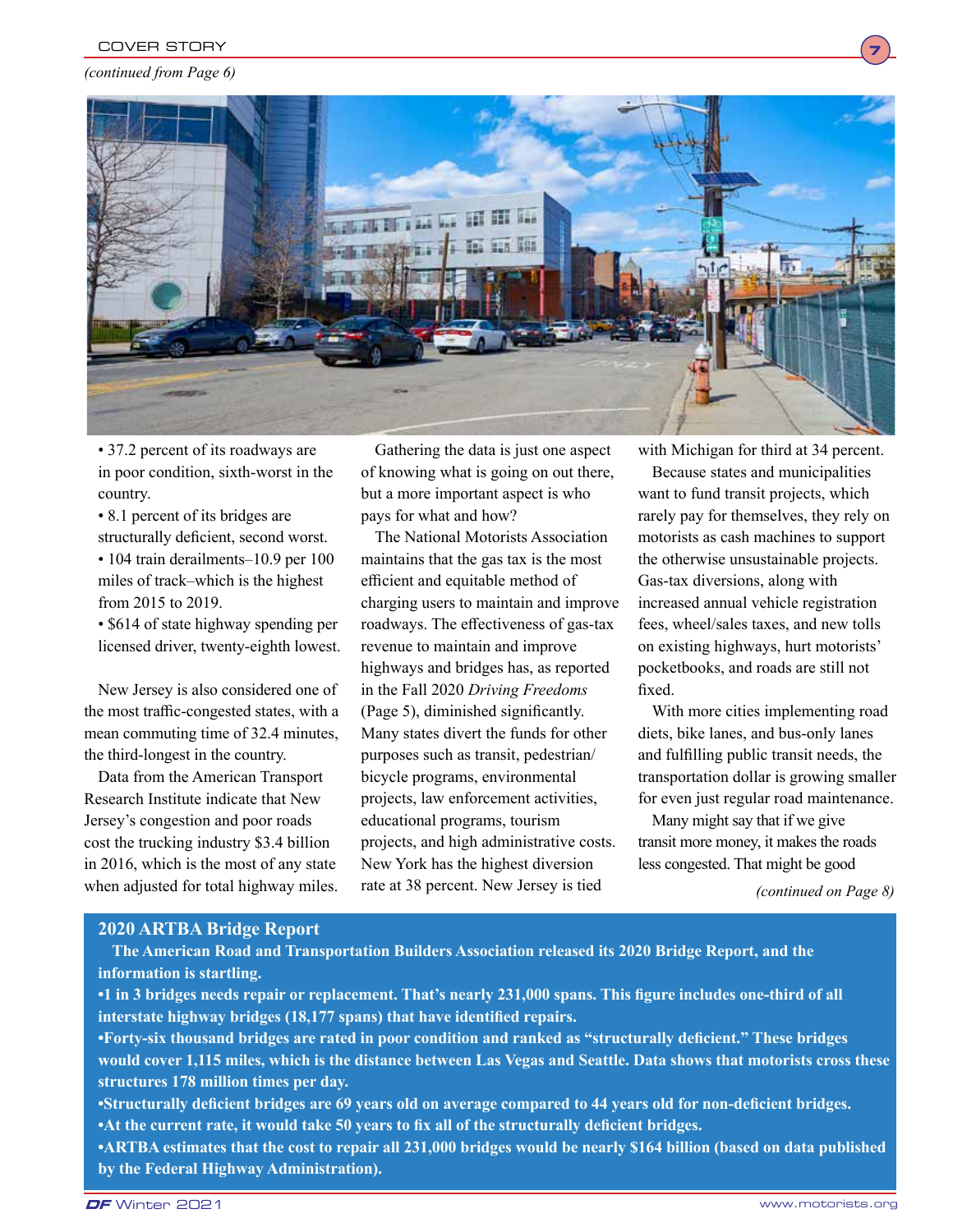# **8** COVER STORY

#### *(continued from Page 7)*

for motorists overall, but in the end, funding for transit, road diets, and bike lanes seems to fall on the backs of motorists when perhaps it should be something where everyone shares the costs.

The economic fallout from the COVID-19 crisis has undoubtedly not helped and has thrown a wrench in most states' gas tax funding.

The Virginia Department of Transportation, for example, will ask the 2021 General Assembly to reallocate funding for some of the state's most significant infrastructure projects. The COVID-19 crisis has decimated the DOT's budget even after commonwealth lawmakers raised the gas tax in the last session before the pandemic. DOT Secretary Shannon Valentine projects a reduction of \$870 million in funding over the next two years due to the virus's impact. Priorities for current funding are projects already in the pipeline so that they can be completed on time. The Long Bridge rail expansion, for example, will cost \$1.9 billion to add another set of tracks to the 116-year old crossing between Virginia and DC. Nearly every state is having similar funding dilemmas. Infrastructure funding will likely dominate 2021 state legislative sessions.



Some states are finding controversial ways to fund infrastructure.

Arizona passed Proposition 207, which legalizes adult-use recreational marijuana. State transportation agencies will receive 25.4 percent of the sales-tax revenue generated by such purchases. That total is expected to reach \$41 million annually.

Arkansas voters permanently extended a 0.5 percent sales tax for transportation by approving Issue 1 during the November 2020 election. The extension of the tax is projected to generate approximately \$294 million annually. Recently, casino tax money also became a transportation funding mechanism in the state.

During July 2020 balloting, Maine residents voted for another round of transportation bonds to provide

\$105 million to match an additional \$275 million in federal and other transportation funds. Nearly \$90 million will be allocated for highway-andbridge improvements.

In December 2020, US House members who belong to the Future of Transportation Caucus introduced a bill that would change the federal funding directed toward transportation projects. Currently, the ratio is 80 percent for roads and 20 percent for transit. The Caucus wants to make the split 50-50.

The road ahead looks rather bleak for infrastructure. Ironically, even more will need to be invested in new road configurations to adapt to connected autonomous vehicles. Something has to give. Let's hope it's neither our wallets nor the roads and bridges we'll be driving on anytime soon.

# **Pete Buttigieg named Biden's Transportation Secretary Nominee**

The 38-year old Pete Buttigieg seems an unlikely pick for the Biden Administration Secretary of Transportation. As a mayor, he oversaw a budget of \$358 million in a city of about 102,000. If the Senate confirms him, he'll manage a staff of about 55,000, a budget of about \$90 billion with \$22 billion in discretionary dollars.

As a presidential nominee, Buttigieg endorsed converting funding for the Highway Trust Fund from the gas tax to a vehicle-miles-traveled alternative that would tax drivers based on road mileage. Also, he proposed a fix-it-first approach to highway funding, a national Vision Zero strategy, and measures to organize the DOT around improving access to jobs and essential services for drivers and nondrivers. During an election panel, he said, "The reality is we are going to graduate from the gas tax, not a viable long-term funding mechanism for our highways." $\blacksquare$ 

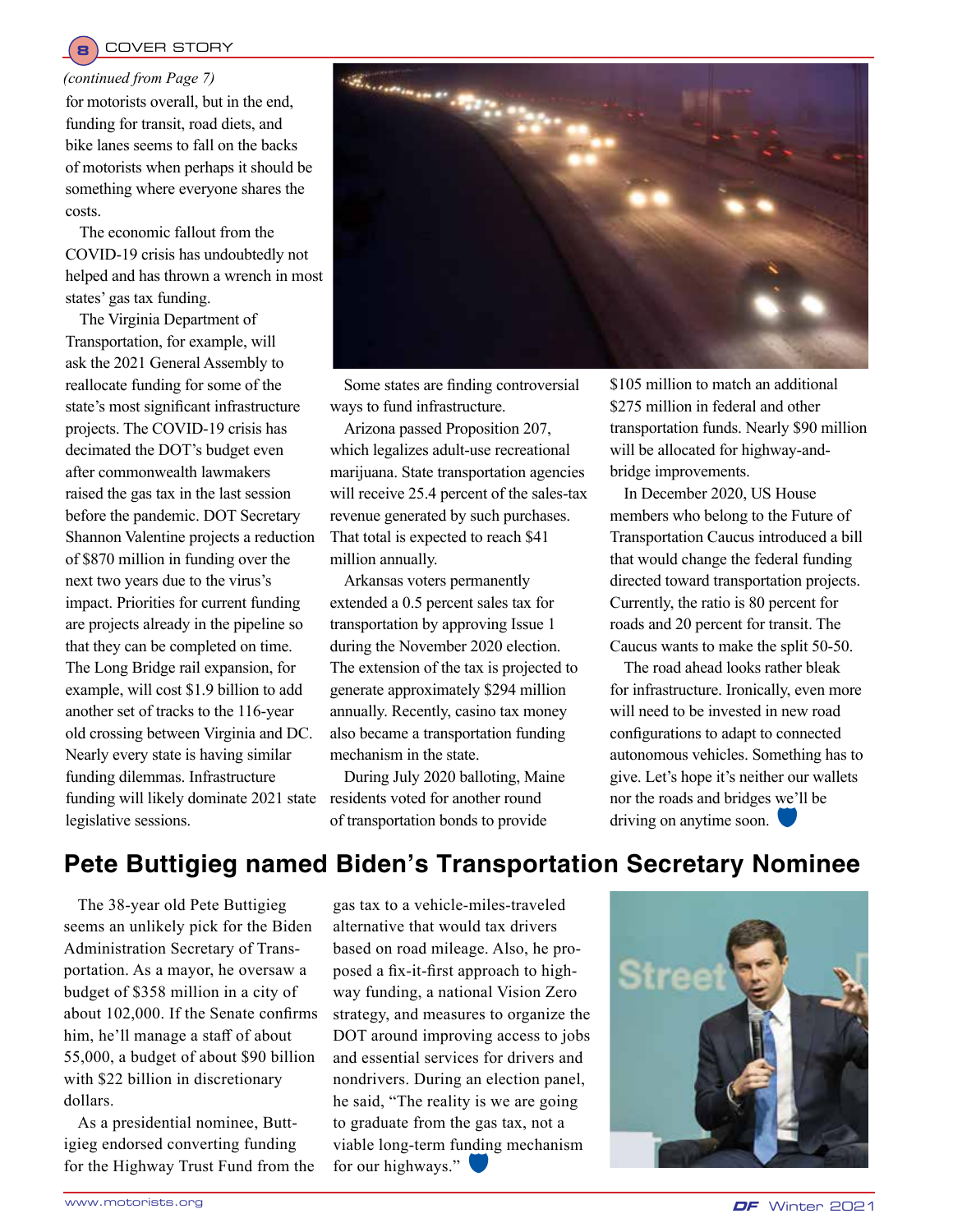# **Solar Grids on Highways and Right-of-Ways**

As more electric vehicles come online, the world will need more charging stations. Investigations into how best to integrate energycollecting solar panels with the public road system are ramping up worldwide.

Peachtree Corners, Georgia, recently embedded solar panels in one of its roads to generate electricity for a nearby public charging station. The city has a driverless car demonstration area, and the panels have been placed in the autonomous vehicle-only lane, limiting the traffic load. The French company Wattway, responsible for this experiment, tests solar panels on roads worldwide. It has developed solar panels durable enough to collect the sun's energy while also being driven over by vehicles. If the experiment is successful, Peachtree Corners will consider embedding these panels in sidewalks, bike lanes,

and other road conveyances.

In a recent report by the University of Texas at Austin, researchers identified more than 127,000 acres of right-of-way areas at interstate exits around the US for possible solar energy collection and storage sites. These sites could generate up to 36 terawatts per year, equal to about one percent of all electricity consumption in the United States. Sites in Georgia, Maryland, Massachusetts, and Oregon are already producing power from solar panels planted on right-of-ways.

The Oregon DOT, for example, partnered with Portland General Electric to construct two solar sites. The project currently utilizes 7,600 solar panels to generate over 1.75 megawatts.

Germany has a plan to cover the Autobahn with solar panels. Researchers have embarked on a three-year project to assess whether



**9**

canopies covering stretches of the famed highway could be fitted with solar power systems. They believe that the canopy concept could generate almost 10 percent of the country's electricity demand. Development work is continuing with a traffic engineering company to see whether the canopies could provide the additional benefit of protecting the tarmac from sun and weather degradation. A demonstration project for a short stretch of the Autobahn in southern Germany will begin soon. de la company de la company de la company de la company de la company de la company de la company de la company de la company de la company de la company de la company de la company de la company de la company de la compan

# **US DOT Tribal Program now in Effect**



On October 1, 2020, the US Department of Transportation's Tribal Transportation Self-Governance Program became official. Building a framework for the federal government and Indian tribes to work together and streamline DOT's distribution of transportation funding to participating tribes are the two primary objectives.

Tribal governments will have greater autonomy to manage their transportation programs and reallocate resources to meet the needs of the tribes' roadways. Savings will likely come from increased efficiencies due to streamlined contract negotiations, simplified fund transfers, and greater autonomy in managing the funds. Tribes will also receive greater legal certainty and timelier delivery of funds.

To participate, tribal governments must demonstrate financial stability and capability in managing transportation programs. Transportation Secretary Elaine Chao noted that facilitating this project is part of the Rural Opportunities to Use Transportation for Economic Success or ROUTES, established by

the DOT in October 2019.

According to the DOT, seventy-one percent (2.9 million miles) of all roads in the US are rural. Indian reservation roads consist of nearly 40,000 miles of public roads and 940 bridges owned by the Bureau of Indian Affairs and tribal governments. Tribal roads intersect with more than 61,000 miles of public roads owned by state and local governments and other entities. Sometimes, multiple road owners might be involved concurrently in road decisions. Tribal governments must deal with competing laws and government requirements, which complicates tribal transportation programs. This new DOT program is expected to help alleviate some of those complications for tribal governments.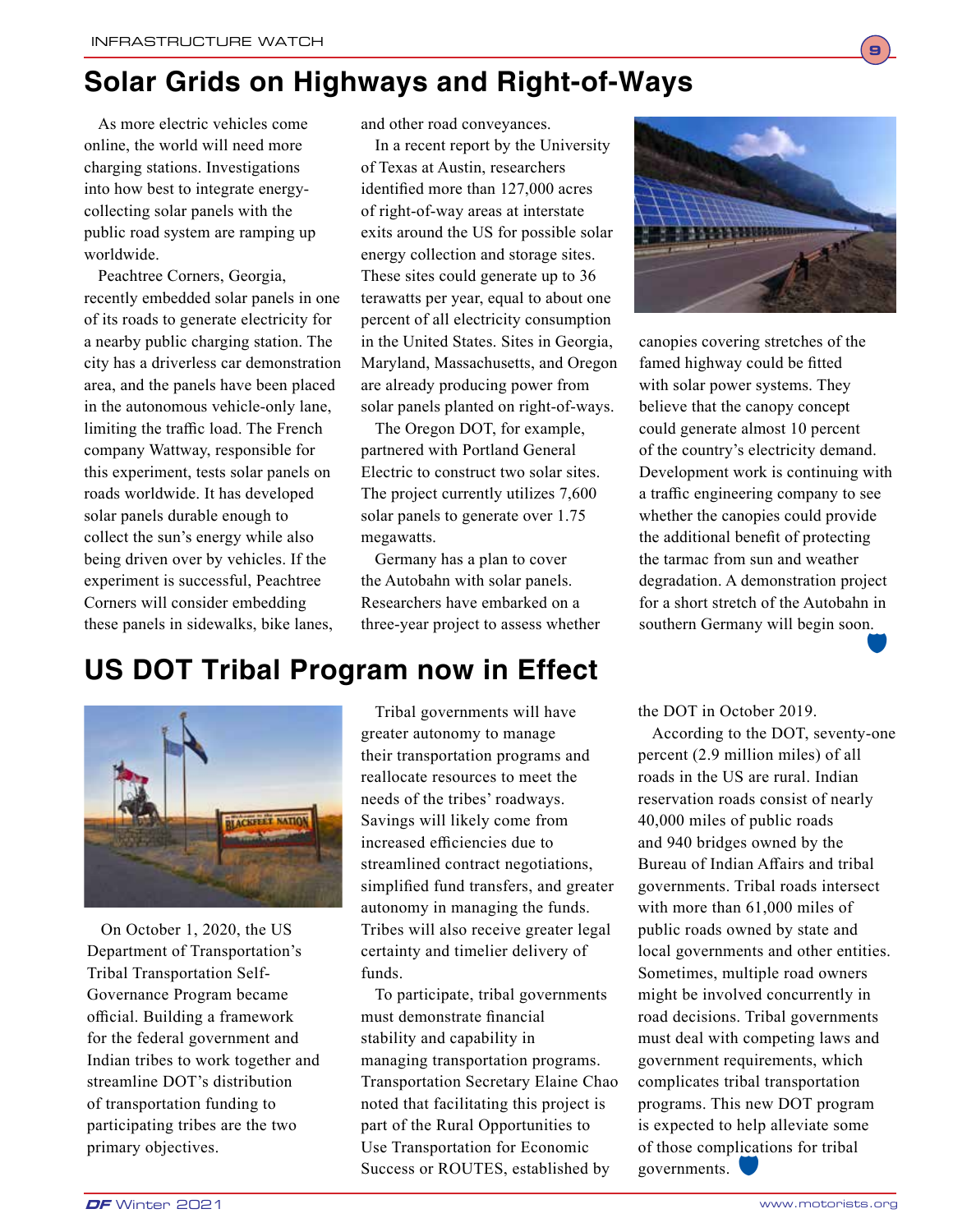# **If You Bought It, Do You Own It?**

Massachusetts' voters, by nearly 75 percent, demanded their rightto-repair on November 3, 2020. Voters were under the impression that casting their ballots for Question 1 would allow independent repair shops and do-it-yourselfers to access critical information about their cars to fix them. After all, this was just an update to the 2012 law that allowed mechanics and DIYs to access data through the vehicle's on-board diagnostics port. That legislation even became the national standard. The 2020 update would enable wireless access to the data portals that many new cars now have.

# **Why is right-to-repair so important?**

If your regular mechanic cannot make the repair without access to the diagnostics port of the vehicle, you will have no choice but to take it to the dealership, which will likely cost more.

Ultimately, what this means is that you do not own your entire vehicle. You also lose the choice of who repairs it. Farmers have the same issue with current model tractors. Manufacturers control your choices, and there is also a question about auto security.

Both sides spent a total of nearly \$63 million on the Question 1 ballot initiative. According to Ballotpedia, the Massachusetts Right to Repair Coalition, which also sponsored the 2012 initiative, raised \$24.9 million in contributions. Top donors included the Coalition for Automotive Repair Equality, the Auto Car Association, and some big-box auto parts retailers. The Coalition for Safe and Secure Data, part of the Alliance for Automotive Innovation, raised \$26.6 million in contributions. The Coalition is funded by all the world's automakers such as Ford, General Motorists, Honda, Toyota, and Volkswagen.

Another troubling aspect during



the November 3rd election cycle--The Coalition for Safe and Secure Data used advertising scare tactics that implied that you were a criminal if you or your mechanic accessed data.

SecuRepairs, a company that advocated for Question 1, states on its website that the auto industry's ability to keep wireless data secure is in doubt.

*"Rather than trying to frighten consumers, carmakers should make owner access to data easy, while also being transparent about what data they are collecting from smart vehicles and and how they use it. Facts and transparency, not fear, are the antidote for the public's anxiety about data privacy and security."*

Ballot initiatives are meant for citizens to put forward important issues to voters. With all the special interest money involved in Question 1, the quaint concept of letting the citizens decide has been thrown out the window.

Automakers are now turning to the courts to make sure right-to-repair never happens. In late November, the Alliance for Automotive Innovation filed a lawsuit in US District Court for the District of Massachusetts, stating that the "rightto-repair" law violated federal law and raises safety and privacy concerns for vehicle owners.

Massachusetts Attorney General Maura Healey announced in mid-December that her office would not enforce the revised law until the federal courts decide

on the automakers' claim. This was after the Alliance asked for a temporary order that would bar implementation. When (or if) the amended right-to-repair law, passed overwhelmingly by voters, will go into effect is an open question.

The Electronic Frontier Foundation also stated recently that the Alliance would likely reach out to the 2021 state legislature and ask that the law be delayed since the next model year, 2022, is only nine months away. Manufacturers claim they cannot make the required technical changes that quickly.

The idea to postpone implementation of wireless access to vehicle data ports has origins in the 2012 right-to-repair law, which the legislature later amended to commence with 2015 models. Later, an additional compromise pushed back the implementation to 2018 models. Automakers claimed that they could better equip vehicles with a standardized interface to make diagnostic information available in all 50 states by that model year.

Whatever happens with the new wireless access requirements, owners will become increasingly frustrated that they cannot repair their own vehicles or entrust the work to a mechanic of their choice. The question remains: Will the automakers ever let you own your car, really own your car, after you buy it?  $\sum_{i=1}^{n}$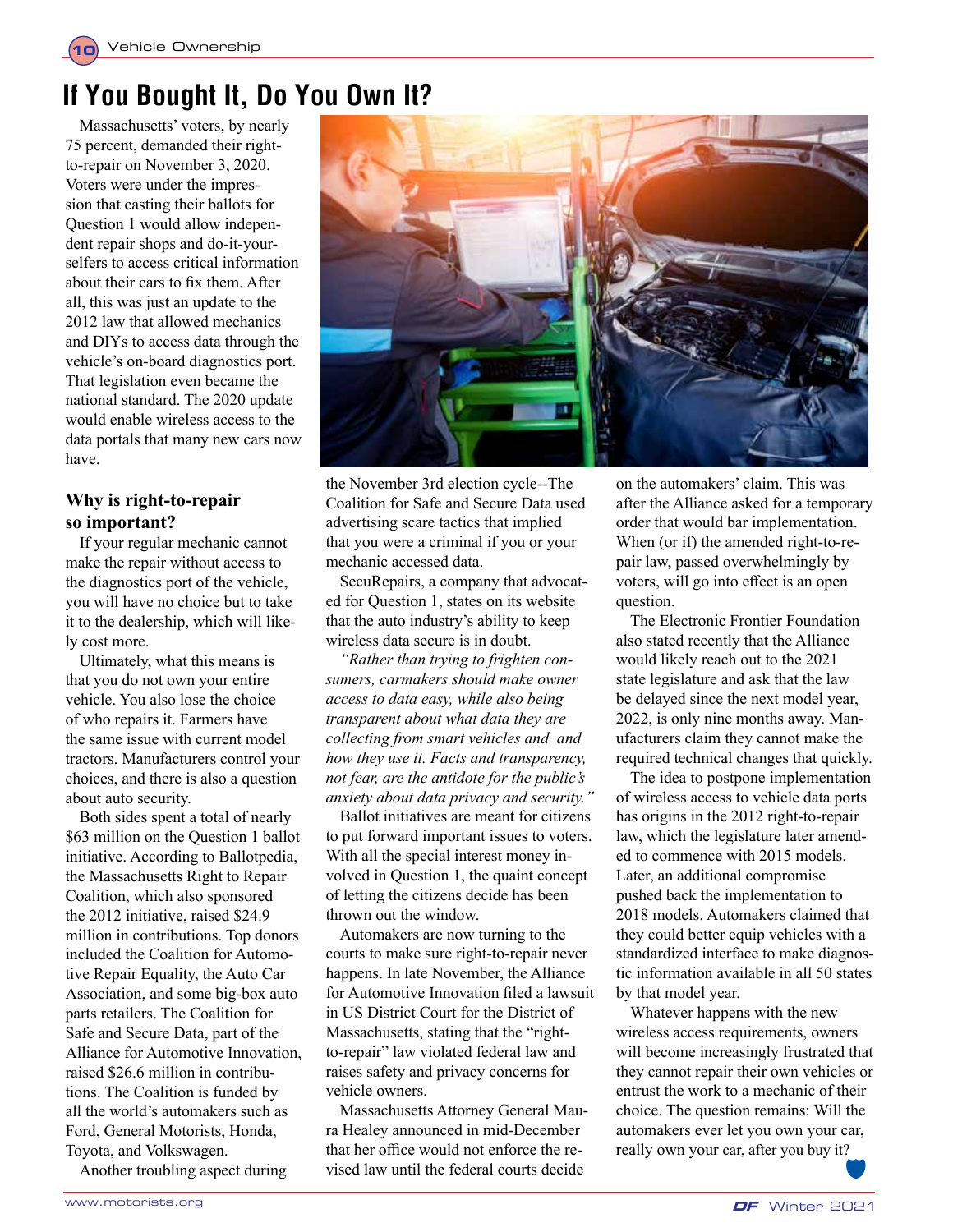

# DRIVING NEWS

This information is current at time of printing. Get daily driving news updates from across the country through the "NMA Driving News" area of our website www.motorists.org/news/. For even more in-depth coverage of motorists' issues from some of the country's leading commentators, visit the NMA Blog at www.motorists.org/blog/.

# **California**

San Diego Mayor Kevin Faulconer announced in September that the city would turn off its smart streetlights. The announcement came days after the City suggested that the police department manage the program. That idea received immediate pushback from local activists concerned about civil liberties and the lack of transparency. A pending ordinance governing surveillance technology is on the table for the city council. Several years ago, community members formed the Transparent and Responsible Use of Surveillance Technology San Diego (TRUST SD) Coalition and exerted pressure on the City to bring transparency to the process.

# **Florida**

The Pensacola Bay Bridge (or Three-Mile Bridge) that runs between Pensacola and Gulf Breeze had its grand reopening February 2020, with the pedestrian portion of the bridge opening in mid-August. However, after Hurricane Sally hit the area a month later, the bridge had to close. Several barges and a crane came loose during the storm and caused structural damage so significant that entire sections had to be replaced causing detour headaches for regular bridge commuters.The state's DOT expects a March 2021 reopening date.

# **Illinois**

In October, the US Supreme Court heard arguments in the Chicago v. Fulton case. Three bankruptcies resulting from Chicago's predatory fines and fees, driver's license suspension, and vehicle arrangement, thought, due to a parking (Continued on Page 12)

seizure were featured as the case's cornerstones. Officials seized the cars of Timothy Shannon and George Peake for unpaid tickets. Robbin Fulton's car was also towed after she was caught driving on a suspended license for unpaid tickets. The City then charged each party thousands of dollars to get their cars back. They couldn't pay and then struggled to get to work, in some cases resulting in a lost job. All three plaintiffs filed for Chapter 13 bankruptcy. The bankruptcy courts and the Seventh Circuit all ruled that the City violated the law. The decision in the Supreme Court case will have critical implications nationwide.

The Illinois State Supreme Court ruled recently against the city of Sparta's ticket quota program. To get around the state law, which prohibits the police from using quotas, the City used the "activity point" label instead. Day-shift officers had to rack up 82 "points," and night-shift officers needed 65. Traffic tickets counted for two points while a warning earned only one. Failure to reach the minimum monthly points would result in discipline. The local police union filed and won the lawsuit to protect officers from quotabased disciplinary actions.

# **Indiana**

Indianapolis blocked curbs on three major streets (Mass Avenue, Broad Ripple Avenue, and Illinois Street) so that popular restaurants in the area could expand outdoors due to COVID-19 restrictions. Many owners and residents enjoyed dining al fresco. The City announced this could not be a permanent arrangement, thought, due to a parking

meter contract with a private company. By mid-September, Indianapolis already had to pay more than \$315,000 in fees to ParkIndy for blocking 500 parking meters. Mayor Joe Hogsett said the 2010 contract leaves no feasible way to permanently close streets.

# **Iowa**

On August 10th, a derecho (an intense windstorm) caused widespread damage and power outages affecting all Cedar Rapids' automated traffic cameras. City officials said that the intense windstorm caused more havoc to its program than the ongoing pandemic. All the cameras had to be turned off through September 4th due to the lingering power outage, sign replacements, and camera equipment checks.

# **Louisiana**

US District Judge Susie Morgan rejected the city of New Orleans' attempt to throw out a speed camera class action judgment of \$25 million. Between 2008 and 2010, the City's Department of Public Works allowed American Traffic Solutions (now Verra Mobility) to issue tickets directly to drivers. According to the City's home rule charter, however, the authority to issue tickets should have been the domain of the police, which is why motorists should be receiving the ticket refunds. New Orleans will likely try to find another strategy to not pay this money back to drivers.

# **Maine**

On November 3rd, Portland voters passed a ballot initiative that bans the use of facial recognition by police and other city agencies. The city council had already voted for the ban in August. That vote replaced the previous ordinance with a stronger measure, which cannot be revoked for five years. Private citizens will also be entitled to a minimum of \$1,000 in civil fees if Portland violates